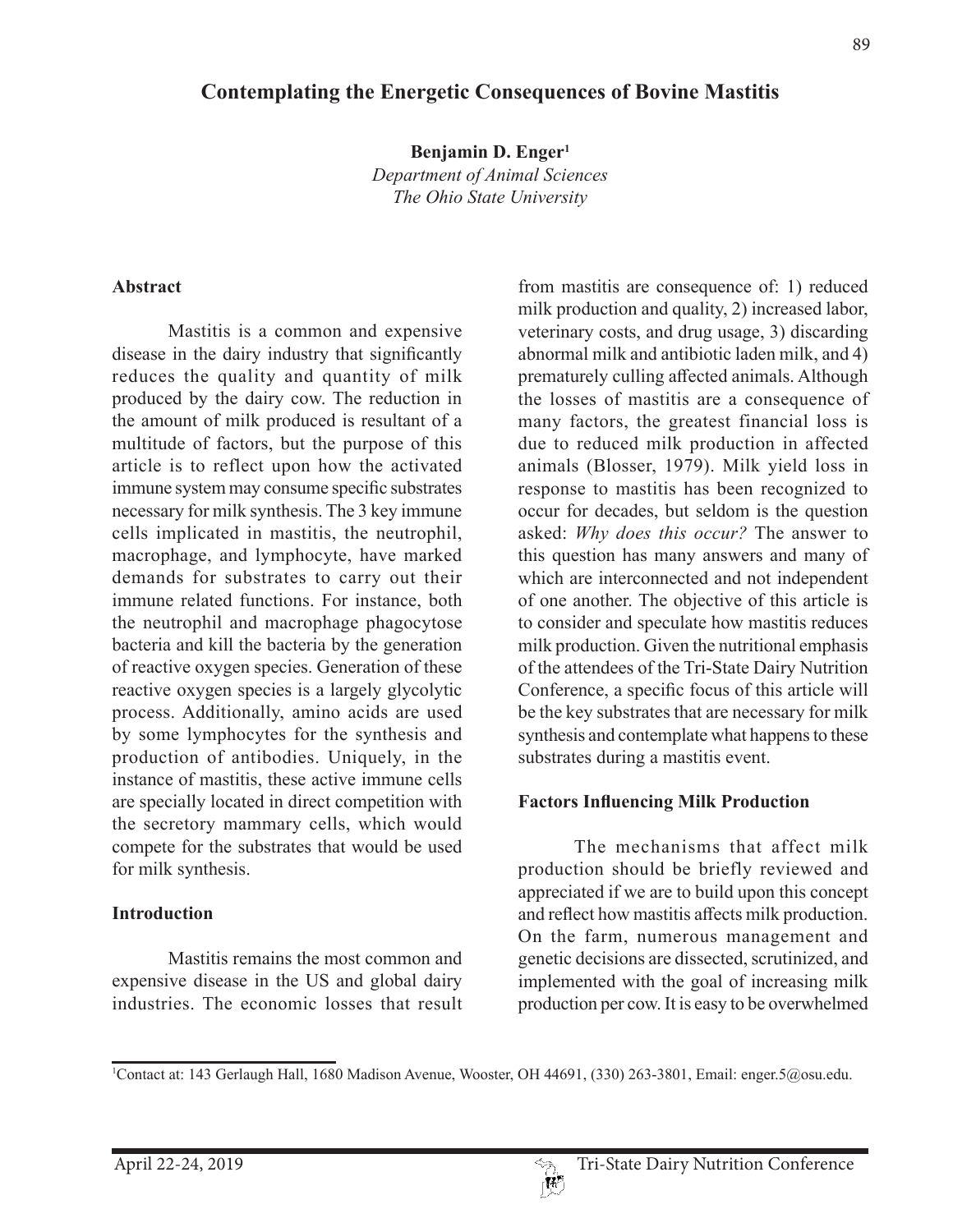by the mountain of decisions that the dairy owner, herdsman, veterinarian, and nutritionist must make to achieve this goal. An incomplete listing of some of the key factors known to affect milk production include days in milk, nutrition status and energy balance, milking frequency, parity, breed, heat stress, metabolic diseases, and mastitis. Cutting through this thick fog of interweaving and associated elements, it can be simplified and recognized that only 2 factors actually determine a cow's milk production. Milk production is solely dictated by the number of milk secreting cells in the gland and the average rate at which these cells synthesize and secrete milk components. Yes, much simpler. All management practices used to improve milk yield affect one, or both of these central elements, and anything that would affect one or both of these key elements would ultimately affect milk production, for better or worse.

## *Mammary cell number*

The idea that the number of mammary cells secreting milk would influence the amount of milk produced is nothing new and has been examined for decades. If differences in the number of cells in a lactating mammary gland were profound enough, differences in udder size would be observed. Make no mistake, this method of appraising an udder's productive capacity based on size is extremely unreliable and crude. It is being used here strictly for illustrative purposes. Perhaps a relevant and striking example would be the comparison of udders from beef and dairy cattle. In general, the udders of beef cows are smaller and far less productive than their dairy counterparts. Keys et al. (1989) made such a comparison and examined the udders of 10 Holstein and 10 Hereford heifers during their first gestation and at 49 days in milk. Animals were randomly selected for euthanasia at 150, 180, and 260 days of gestation and at 49 days in milk. At euthanasia, the udders were

removed and examined. Researchers quantified the total amount of DNA in the collected udders. Total mammary DNA was used as a proxy for the number of cells in the gland because DNA is constant among cells and allows for comparisons to be made on the number of cells between glands. Overall, it was observed that the amount of total mammary DNA increased as gestation progressed, indicating growth of the udder for both the beef and dairy breeds. Even though both udders grew, the amount of total mammary DNA was starkly different between breeds. The Holstein udders had anywhere from 2 to 4.7 times the amount of total mammary DNA than the Hereford's during the sampled time points. Many studies have sought to define the relationship between mammary cell number and milk production and have been summarized by Davis (2017). Overall, the described relationship between milk yield and mammary cell number vary considerably from study to study. Some have defined a relationship as high as  $r = 0.69$ , assuming the udder is healthy (Davis, 2017), to a complete lack of a relationship (Knight, 2000). Needless to say, mammary cell number does not explain milk yield entirely but would indeed influence the amount of milk produced.

## *Mammary cell activity*

The other part of the milk production equation is mammary cell activity. A profound example of how mammary cell activity affects milk yield can be inferred from a study by Capuco et al. (1997). In this study, researchers studied the dry period and sought to understand why it is so integral for the next lactation's performance. Two treatment groups were used. The first was a group of 13 multiparous cows that were dried-off 60 days prior to expected calving and represented the "typical" dry period. The other treatment included 13 multiparous cows that were not dried-off and continuously milked during this time. During the 60-day period,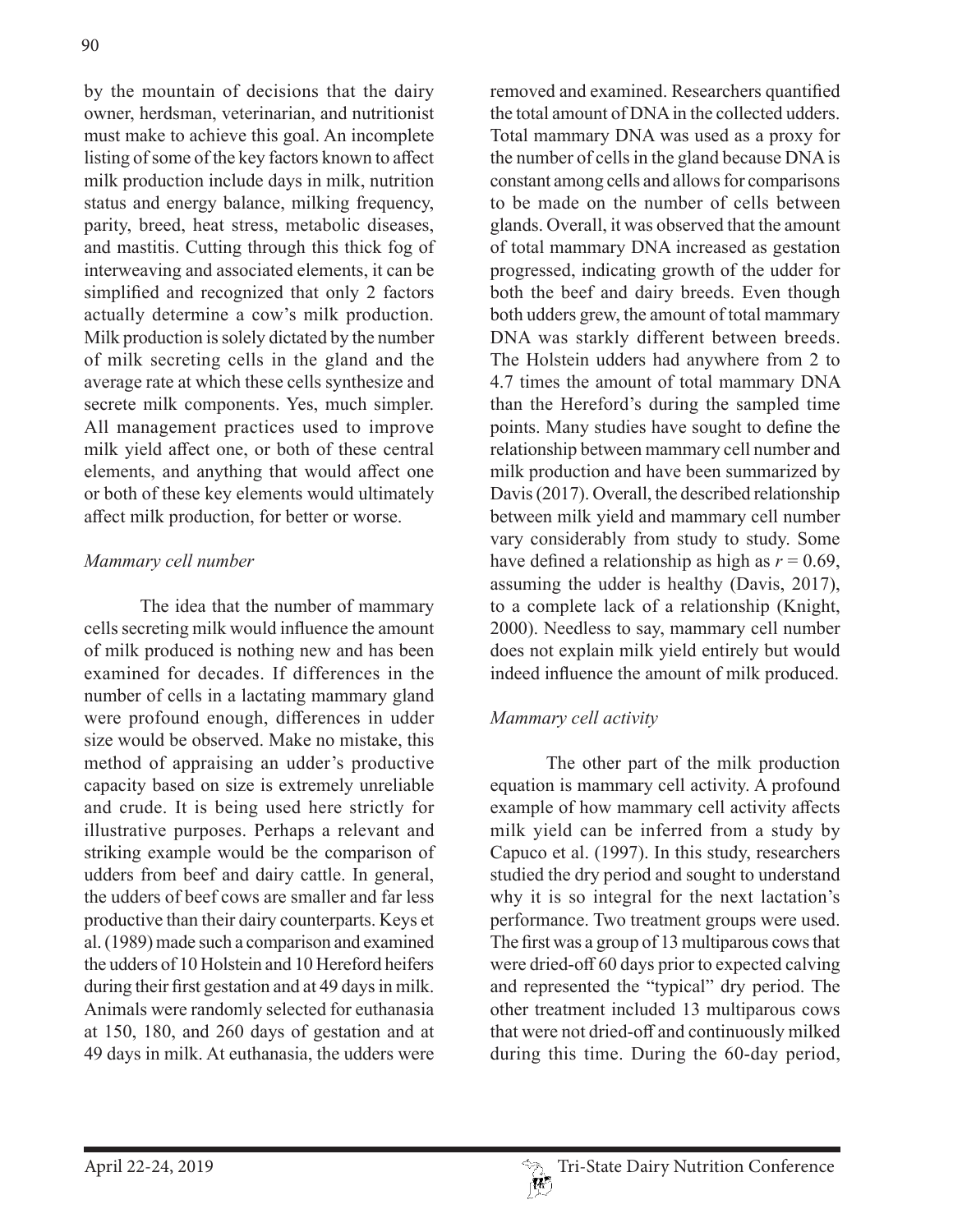cows were selected and euthanized in groups of 3 or 4 per treatment group at 53, 35, 20, and 7 days before expected calving. At euthanasia, the udder was removed and used for analysis. When the entire udder was ground and analyzed to measure the amount of DNA as a means to gauge the number of cells in the glands, there was no difference between these 2 treatments. This indicates that the traditional dry period does not affect the number of cells that would be in the gland at the next lactation rather than if the animal was milked continuously. This observation is peculiar as it is well documented that cows that have a dry period produce considerably more milk than cows that do not (Swanson, 1965; Schlamberger et al., 2010) or experience a dry period that is inadequate in length (Sanders, 1928). When Capuco et al. (1997) examined these mammary tissues further to understand changes within the gland, it was observed that there was more cell death and proliferation in the non-lactating cow mammary glands, indicating removal and replacement of cells. The researchers concluded that the dry period facilitates "turnover" and replacement of damaged and senescent secretory mammary epithelial cells. This turnover is expected to allow these cells to be more active during the next lactation and are thought to be the reason why having a dry period before the ensuing lactation results in greater milk production rather than continuous milking.

## **Mastitis**

With a clearer understanding of what dictates milk production, let us come back to mastitis. *What is mastitis?* Mastitis is simply inflammation of the mammary gland: mastofrom the Greek meaning breast and *-itis* from the Latin meaning inflammation. Inflammation in the bovine mammary gland can develop for many reasons, but the predominant reason is an intramammary infection (**IMI**). Most IMI

are a result of bacteria entering the mammary gland via passage through the teat streak canal, proliferating, and establishing an infection. The inflammation that is present during an IMI originates solely from the bovine and is her response to the IMI. Almost counter intuitively, this inflammatory response is beneficial from a biological standpoint because it serves as a means to eliminate the pathogen while also removing any damaged cells and tissues in the mammary gland. This is important as successful removal of all these elements would not only clear the infection but also prevent tissue necrosis that would exacerbate the inflammatory cascade and cause further tissue damage.

Reflecting on this biological discussion of what is inflammation is of limited help because it is not all that definitive or measurable. This is why the dairy industry, in large, measures mammary inflammation by quantifying the number of cells in milk. These cells are more commonly referred to as somatic cells. The concentration of these cells in a milliliter of milk is referred to as the somatic cell count (**SCC**). Although simple, this measure provides great utility. An increase in the SCC is indicative of an increase in the number of immune cells in the mammary gland. This is because immune cells are recruited to the mammary gland to address an invading pathogen during an IMI. Logically, an increase in the number of immune cells in the gland would indicate that there is an active immune response occurring and inflammation is present. Indeed, quantifying the number of somatic cells in milk has occurred for over a century (Campbell, 1909; Prescott and Breed, 1910). A center point of this effort has been to understand the relationship between the SCC and the presence of bacteria in milk, indicating an IMI (Campbell, 1909; Cherrington et al., 1933). Many SCC thresholds have been presented and discussed over the years on what SCC value should be used as a cutoff to indicate an IMI.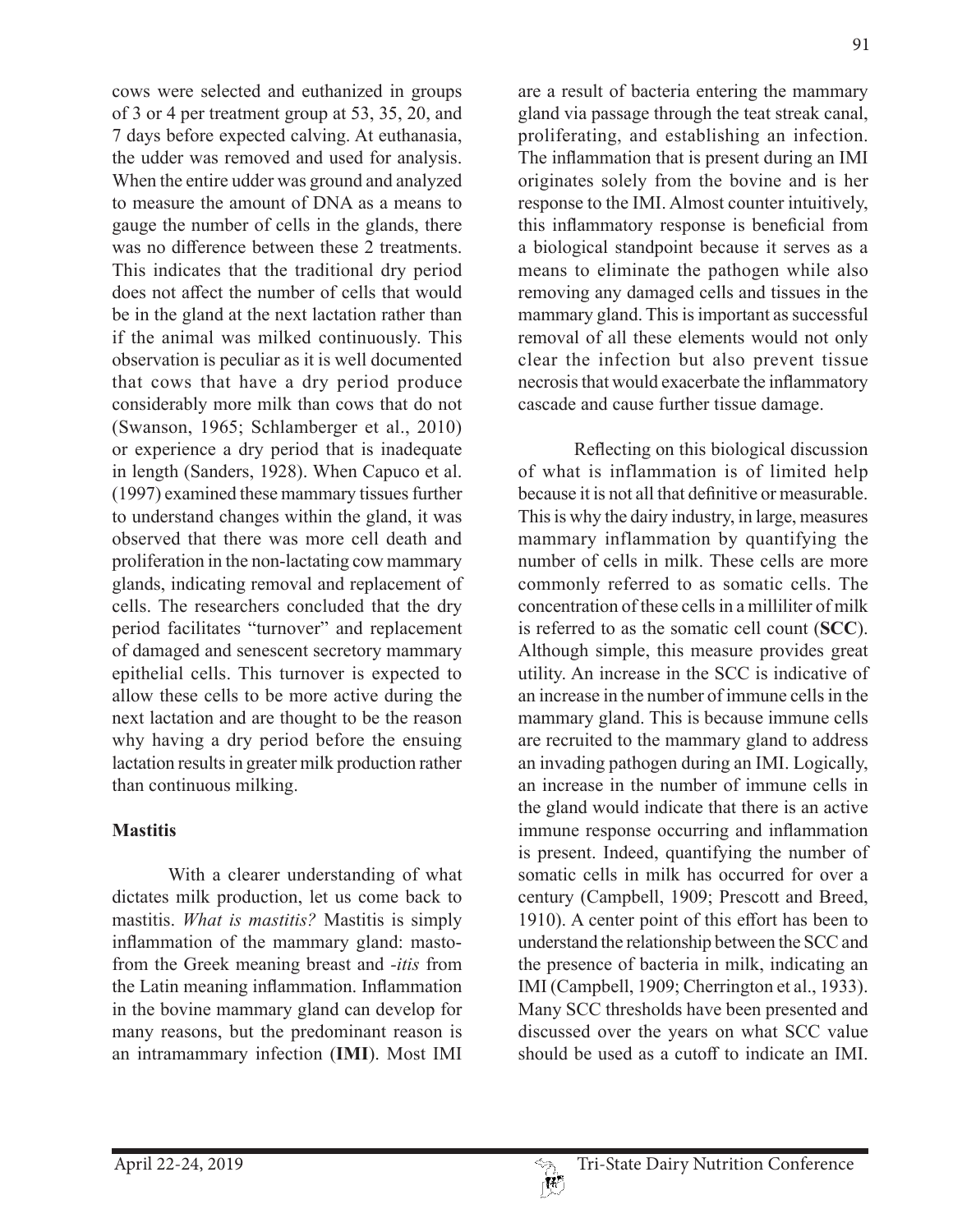This conversation becomes easily complexed when the nuances and intricacies of this concept are recognized. For instance, should the SCC cutoff be determined for a composite sample of all 4 quarters that has been collected throughout the entire milking, or should it instead be a foremilk sample collected from a single quarter? Each one would likely require its own cut-off. Additionally, mastitis pathogens differentially affect the SCC and using a single threshold may not apply for all pathogens; this could result in misclassification of a gland's infection status. With this brief acknowledgment of this complex system, there will not be a detailed discussion here but instead the reader is referred to Schepers et al. (1997), Jashari et al. (2016), and Petzer et al. (2017) where a more detailed discussion can be found. Instead, let us simply appreciate that SCC is used as a gauge for mammary inflammation, and a higher SCC would be grossly indicative of greater inflammation. Indeed, it is well described that there is a negative relationship between increasing SCC and milk production (Table 1).

# *Types of immune cells*

The neutrophil, macrophage, and lymphocyte are the 3 core immune cells that comprise the SCC. Importantly, these cells have different functions when it comes to responding and clearing an IMI. The neutrophil is the primary immune cell that is initially recruited to an IMI and is part of the innate immune system. These cells are the "first responders" and seek to identify and neutralize pathogens while, at the same time, recruit other immune cells to the site of infection or inflammation. This is achieved by neutrophils producing chemical messages that "attract" and "communicate" with other immune cells. Neutrophils seek to neutralize/kill bacteria by either phagocytosis, producing and releasing cytotoxic granules into the immediate environment and/or forming extracellular nets to "tangle" and trap bacteria (Amulic et al., 2012).

An example of a bovine neutrophil that has phagocytosed several staphylococci is depicted in Figure 1 (Panel A). Killing internalized bacteria is of paramount importance so that bacteria do not freely proliferate inside the cell. When the neutrophil "grabs" the bacteria, it releases some reactive oxygen species to begin killing the bacteria (Paape et al., 2002). Examples of a few reactive oxygen species would include hydrogen peroxide, superoxide, and hydroxyl radicals. The bacteria that are bound to the neutrophil's cell membrane are subsequently internalized by the pseudopodia of the neutrophil and are continuously subject to reactive oxygen species (Paape et al., 2002). Surrounding mammary tissues may be damaged by the reactive oxygen species during the process of binding and internalizing bacteria. The result of this can lead to further increases in the inflammatory status of that tissue by having neighboring mammalian cells produce and release more chemical to attract more immune cells. Neutrophils are short lived as the typical half-life of a neutrophil in blood is 8.9 hours and only remain in mammary tissues for 1 to 2 days after migrating from the blood (Paape et al., 2002). Because of the neutrophils' short life, continuous recruitment into the gland is necessary to maintain a sustained immune response.

Macrophages are also part of the innate immune system, but they have different functions than the neutrophil. An example macrophage is depicted in Figure 1 (panel B), and it can be easily appreciated that these cells are rather large. Macrophages are primarily regarded as tissue resident immune cells that serve as sentinels to detect pathogens while also assisting in "directing" any initiated immune response. Macrophages are not short lived like neutrophils but can persist in tissues for months (van Furth, 1968). Similar to neutrophils, they can phagocytose bacteria and also produce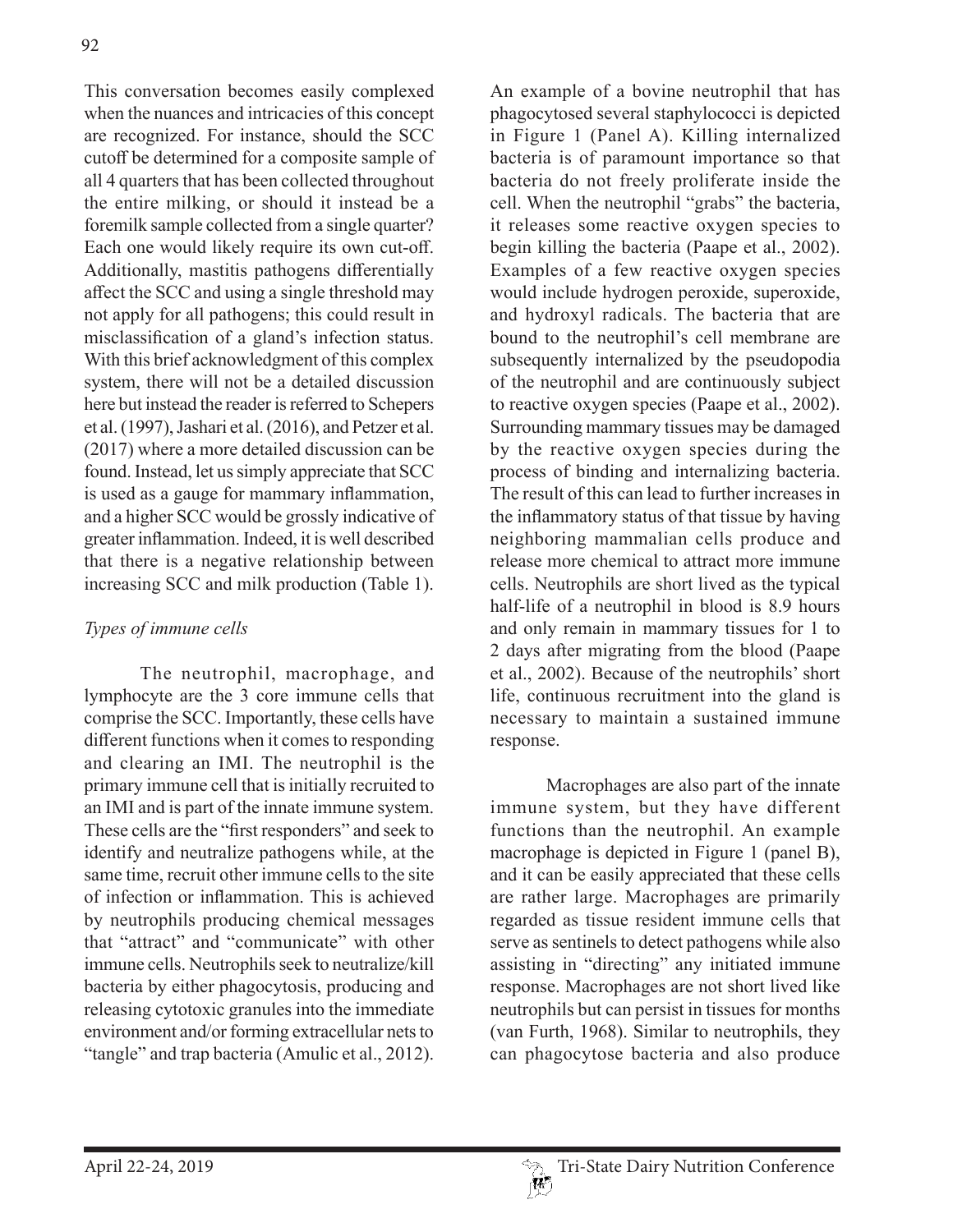chemical messages to attract other immune cells to infected/inflamed tissues. Importantly with macrophages' phagocytosis of bacteria, macrophages can present bacterial contents and parts to other immune cells to stimulate an adaptive immune response. This allows an adaptive immune response to be generated for the specific infectious agent.

Grossly stated, B and T cells comprise the lymphocytes and are part of the adaptive immune system; an example lymphocyte from a mammary gland is presented in Figure 1 (panel B). These cells are specifically recruited for precise tasks after careful generation and selection. For the B cell, a primary purpose is to produce antibodies that assist with the immune response. These antibodies are made of amino acids and are designed to either opsonize bacteria, which labels the bacteria for phagocytosis, or they may be used to thoroughly coat the invading pathogens so the pathogen cannot bind to mammary tissues. Together, these mechanisms contribute to removing the pathogen from the udder. T cells, on the other hand, do not synthesize and secrete antibodies; instead, they perform several other functions. T cells can help direct the immune response by regulating the production of chemical messages that would influence how many immune cells might be recruited to the site of inflammation. The T cells can also help stimulate and activate B cells. This is achieved by the B and T cell interacting and directing how the B cell should develop. Additionally, T cells can identify bacterial infected cells and direct them to undergo controlled cellular death to contain the infection's spread.

### **Metabolic Demands of the Immune System**

While a large number of various immune cells and their respective functions have been reviewed, it is most important to recognize that all the cellular processes associated with these functions and mechanisms consume energy, some to a great magnitude. For instance, neutrophils and macrophages that phagocytose bacteria require energy and substrates for not only "chasing down" and ingesting the bacteria but also producing the reactive oxygen species necessary for killing the bacteria. For the neutrophil, glucose is a significant metabolite that is used for energy during these processes. As discussed by Paape et al. (2002), glycogen granules are present in the cytoplasm of the neutrophil and comprise 20% of the cell's dry matter components. This is significant given glycogen is merely repeat glucose molecules. Glycogen can be broken-down via glycogenolysis and the resulting individual glucose monomers can be used for the generation of ATP via glycolysis. Indeed, the neutrophil is largely categorized as a glycolytic cell (Kramer et al., 2014) and is recognized to uptake glucose from the surrounding environment, as well as use the intracellular glycogen stores during phagocytosis (Borregaard and Herlin, 1982). This is important as it is largely recognized that glucose is not overly abundant in the lactating ruminant and a large proportion of this glucose is used in the synthase of lactose. Lactose is regarded as the chief osmoregulator of milk and considerably influences milk yield. Indeed, milk yield is dramatically reduced when lactose synthesis is impeded (Stacey et al., 1995). It is, therefore, logical to expect that if glucose were instead utilized by the immune system rather than lactose synthesis, milk production would be reduced.

### *Systemic immune response*

Kvidera et al. (2017) recently investigated the effects of the activation of the immune system on glucose utilization at the whole animal level. Researchers utilized 18 lactating dairy cows and divided them amongst

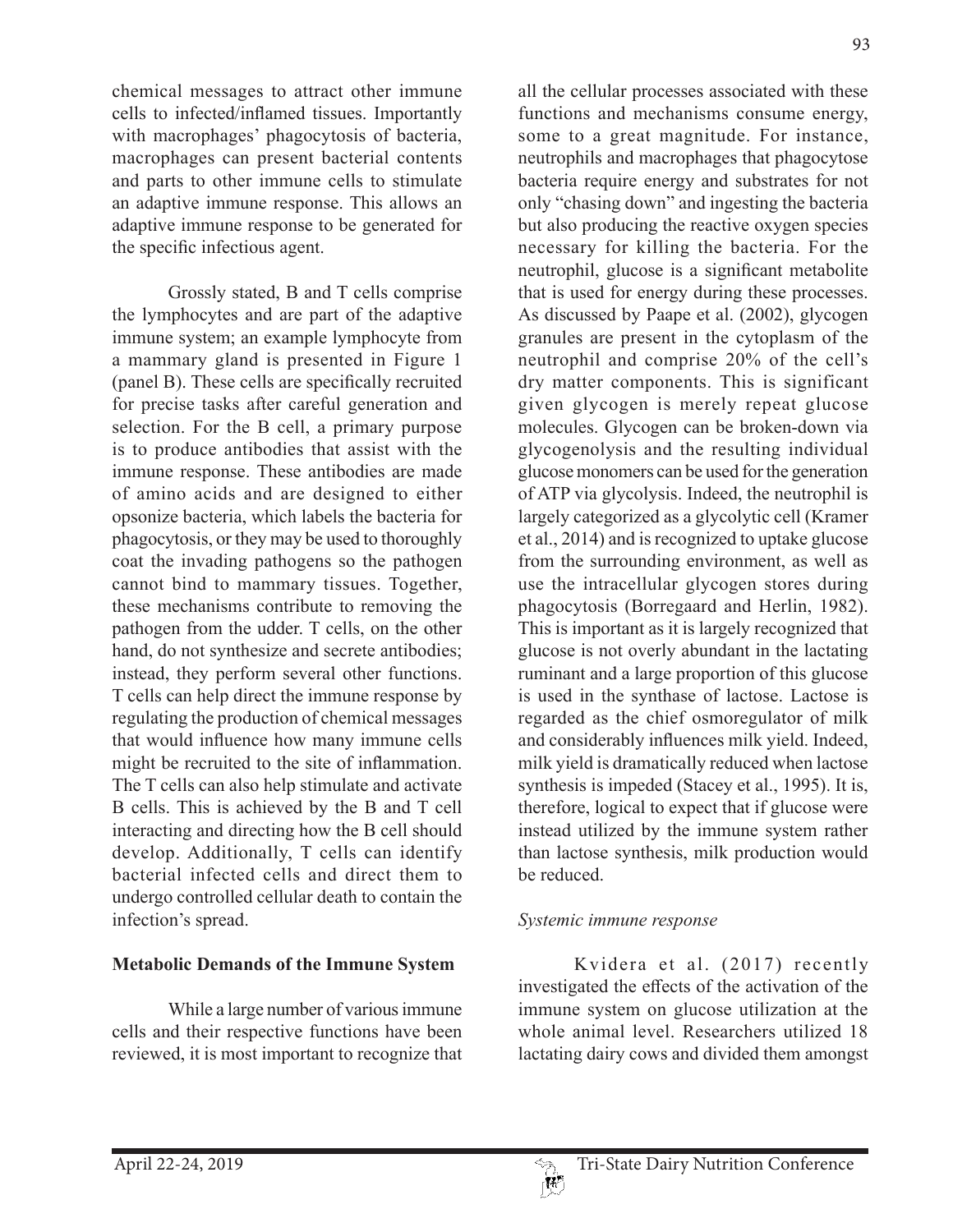3 treatment groups. The 3 treatment groups were a control group receiving no treatment, a lipopolysaccharide (**LPS**) treatment group that received a single intravenous bolus of LPS, and the third was another LPS treatment group that received continuous glucose administration to maintain blood glucose concentration. As to be expected, LPS administration elicited an increase in the concentration of various acute phase proteins in the blood, signifying that an immune response was generated. Blood glucose levels spiked immediately after the LPS bolus infusion, and then sharply decreased to their lowest point at approximately 3 hours after LPS administration. The LPS cows receiving glucose infusion had their blood glucose concentrations "rescued" to pre-infusion baseline levels by 4 hours post LPS challenge; these blood glucose levels were similar to the control cows for the remainder of the 12-hour study. In contrast, LPS cows that did not receive glucose remained hypoglycemic after the initial spike and were consistently lower that the other treatments. Kvidera et al. (2017) concluded that the LPS induced immune system activation consumed a considerable amount of glucose because of the immune system's activation. Overall, the researchers estimated that during their 12-hour experiment, the immune system consumed greater than a kilogram of glucose. The authors explicitly emphasize the fact that this calculation is significantly underestimated.

## *Localized immune response*

Let us turn back to mastitis and appreciate that during a mastitis event, there is an activated immune response at the local level of the mammary gland. This activated immune response includes the previously discussed neutrophils, macrophages, lymphocytes, and all their associated cellular functions. An example of mammary tissues from an uninfected and *Staphylococcus aureus* infected

bovine mammary gland are presented in Figure 2 (panels A and B). The stark increase in the number of immune cells that can be present in inflamed tissues is striking as immune cells can be observed in both the luminal space and tissues of the mammary gland. The result of this localization is that the active immune cells are placed in the same locale as mammary cells seeking to uptake glucose for lactose and milk synthesis. With the increased understanding of glucose utilization of the immune system as demonstrated by Kvidera et al. (2017), I would expect a similar phenomenon to occur, but at the localized level of the mammary gland. Because the neutrophil is recognized to be central to the initial immune response during mastitis and comprises the largest percentage of the SCC, I would expect these cells to utilize a significant amount of glucose in these mammary tissues. This would reduce the amount of glucose available for lactose synthesis.

Briefly mentioned earlier, amino acids play a significant role as a substrate required for the synthesis of antibodies in B cells, but no studies were identified that quantify the metabolic and amino acid requirements for bovine antibody synthesis. As such, no definitive statement can be made on how antibody synthesis at the local level of the mammary gland might affect milk protein synthesis. It is, however, well appreciated that a considerable presence of plasma cells (a type of B cell that produces antibodies) is found in bovine mammary gland tissues (Enger et al., 2018) and that certain types of plasma cells become more prevalent during an IMI (Nickerson and Heald, 1982). It could be speculated that if the demand of these activated plasma cells is significant enough to consume a large amount of amino acids, some of which being essential, milk protein synthesis would likely be reduced. The fact that the concentration of the key whey proteins, α-lactalbumin and β-lactalbumin, and total casein proteins are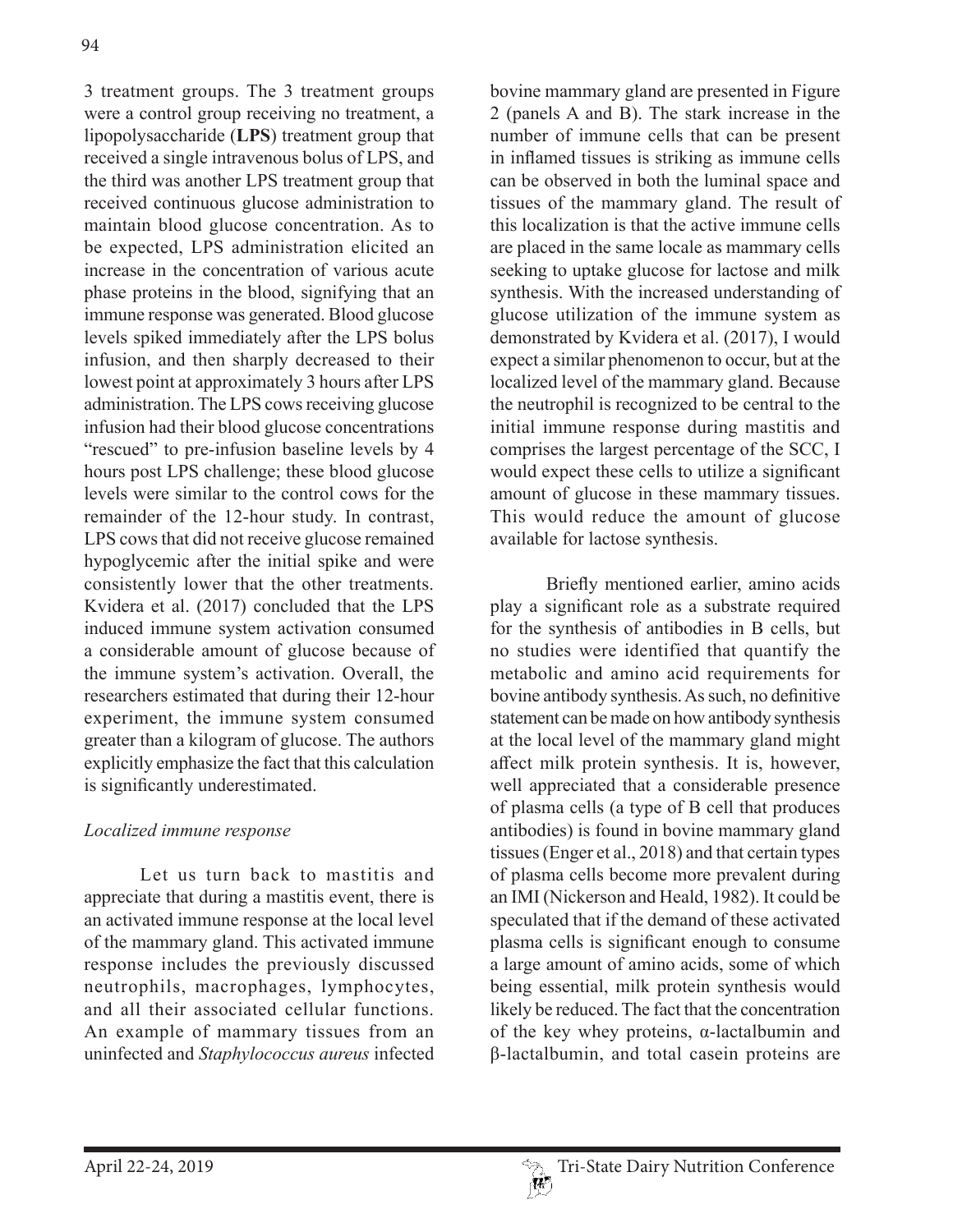reduced during subclinical mastitis may support this notion (Ishikawa et al., 1982; Pyorala, 2003).

Lastly, pictured in Figure 3 are mammary tissues that were collected from uninfected and *Staphylococcus aureus* infected mammary tissues. These tissues were examined in a previous study that sought to understand how mastitis affects the proliferation of the cells in the mammary gland (Enger et al., 2019). A key focus was to examine the epithelial cells that would be responsible for milk synthesis and determine if mastitis would affect the number of these cells that were proliferating. Interestingly, a greater number of cells in the stroma compartment of *Staphylococcus aureus* infected tissues were observed to be positive for proliferation when compared to tissues from uninfected mammary glands. The existence of these proliferating cells is associated with the fact that these tissues contained greater infiltration of immune cells. The majority of these proliferating cells were putatively classified as immune cells, more of the lymphocyte and macrophage nature given their nuclear shape. The significance of this observation suggest that immune cells are going to this location and then receiving signals to grow and divide. Cellular proliferation would require substrates from the surrounding environment. Admittedly, it cannot be determined here if these cells are proliferating in the mammary gland itself or traveling to other immune related tissues. Yet, the fact that these cells are positive for the proliferation marker indicates that these cells would indeed be growing and initiating specific cellular processes, which require energy, to divide.

## **Conclusion**

It is well established that mastitis negatively affects milk production. The energetic/ substrate demands of a mastitis event have been discussed and it can be appreciated that there are undeniably energy requirements for an activated immune system. In the instance of mastitis, the activation of the immune cells is focused at the local level of the mammary gland, which places these cells in direct competition with the mammary cells that would be synthesizing and secreting milk components. This competition is likely to redirect the same nutrients that would be used for milk secretion and synthesis to the activated immune cells in the gland. As such, it is important to recognize that nutrients being fed to the cow to support milk production may be instead being utilized by the immune system to address a preventable disease. This emphasizes the importance of preventing mastitis and limiting its prevalence and incidence as the consequences of mastitis are likely to negate any intended improvements in milk yield that are nutritionally driven.

## **References**

Akers, R.M., and S.C. Nickerson. 2011. Mastitis and its impact on structure and function in the ruminant mammary gland. J. Mam. Gland Biol. Neoplasia 16:275-289.

Amulic, B., C. Cazalet, G.L. Hayes, K.D. Metzler, and A. Zychlinsky. 2012. Neutrophil function: From mechanisms to disease. Annu. Rev. Immunol. 30:459-489.

Blosser, T.H. 1979. Economic losses from and the national research program on mastitis in the United States. J. Dairy Sci. 62:119-127.

Borregaard, N. and T. Herlin. 1982. Energy metabolism of human neutrophils during phagocytosis. J. Clin. Invest. 70:550-557.

Campbell, H.C. 1909. Leucocytes in Milk: Methods of Determination and the Effect of Heat Upon Their Number. U.S. Government Printing Office.

95

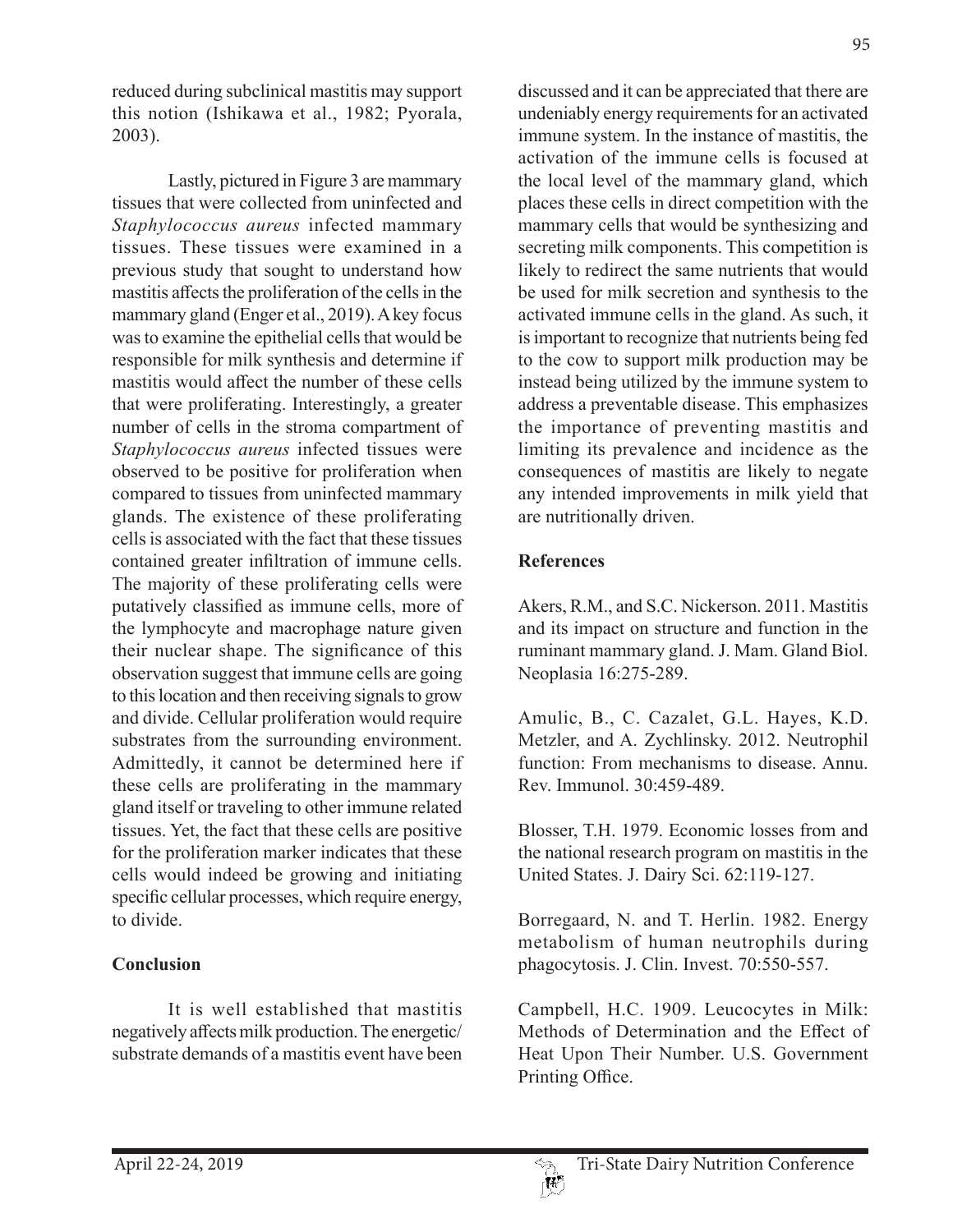Capuco, A.V., R.M. Akers, and J.J. Smith. 1997. Mammary growth in Holstein cows during the dry period: Quantification of nucleic acids and histology. J. Dairy Sci. 80:477-487.

Cherrington, V.A., H.C. Hansen, and W.V. Halversen. 1933. The leukocyte content of milk as correlated with bacterial count and hydrogen ion concentration for the detection of mastitis. J. Dairy Sci. 16:59-67.

Davis, S.R. 2017. Triennial Lactation Symposia/ BOLFA: Mammary growth during pregnancy and lactation and its relationship with milk yield. J. Anim. Sci. 95:5675-5688.

Enger, B.D., C.E. Crutchfield, T.T. Yohe, K.M. Enger, S.C. Nickerson, C.L.M. Parsons, and R.M. Akers. 2018. Staphylococcus aureus intramammary challenge in non-lactating mammary glands stimulated to rapidly grow and develop with estradiol and progesterone. Vet. Res. 49:47.

Enger, B.D., H.L.M. Tucker, S.C. Nickerson, C.L.M. Parsons, and R.M. Akers. 2019. Effects of *Staphylococcus aureus* intramammary infection on the expression of estrogen receptor α and progesterone receptor in mammary glands of nonlactating cows administered estradiol and progesterone to stimulate mammary growth. J. Dairy Sci. 102:2607-2617.

Ishikawa, H., T. Shimizu, H. Hirano, N. Saito, and T. Nakano. 1982. Protein composition of whey from subclinical mastitis and effect of treatment with levamisole. J. Dairy Sci. 65:653- 658.

Jashari, R., S. Piepers, and S. De Vliegher. 2016. Evaluation of the composite milk somatic cell count as a predictor of intramammary infection in dairy cattle. J. Dairy Sci. 99:9271-9286.

Jones, G.M., R.E. Pearson, G.A. Clabaugh, and C.W. Heald. 1984. Relationships between somatic cell counts and milk production. J. Dairy Sci. 67:1823-1831.

Keys, J.E., A.V. Capuco, R.M. Akers, and J. Djiane. 1989. Comparative study of mammary gland development and differentiation between beef and dairy heifers. Domest. Anim. Endocrinol. 6:311-319.

Knight, C.H. 2000. The importance of cell division in udder development and lactation. Livestock Production Science 66:169-176.

Kramer, P. A., S. Ravi, B. Chacko, M.S. Johnson, and V.M. Darley-Usmar. 2014. A review of the mitochondrial and glycolytic metabolism in human platelets and leukocytes: Implications for their use as bioenergetic biomarkers. Redox Biol 2:206-210.

Kvidera, S.K., E.A. Horst, M. Abuajamieh, E.J. Mayorga, M.V. Fernandez, and L.H. Baumgard. 2017. Glucose requirements of an activated immune system in lactating Holstein cows. J. Dairy Sci. 100:2360-2374.

Nickerson, S.C. and C.W. Heald. 1982. Cells in local reaction to experimental *Staphylococcus aureus* infection in bovine mammary gland. J. Dairy Sci. 65:105-116.

Paape, M., J. Mehrzad, X. Zhao, J. Detilleux, and C. Burvenich. 2002. Defense of the bovine mammary gland by polymorphonuclear neutrophil leukocytes. J. Mammary Gland Biol. Neoplasia 7:109-121.

Petzer, I.M., J. Karzis, E.F. Donkin, E.C. Webb, and E.M.C. Etter. 2017. Validity of somatic cell count as indicator of pathogen-specific intramammary infections. J.S. Afr. Vet. Assoc. 88:e1-e10.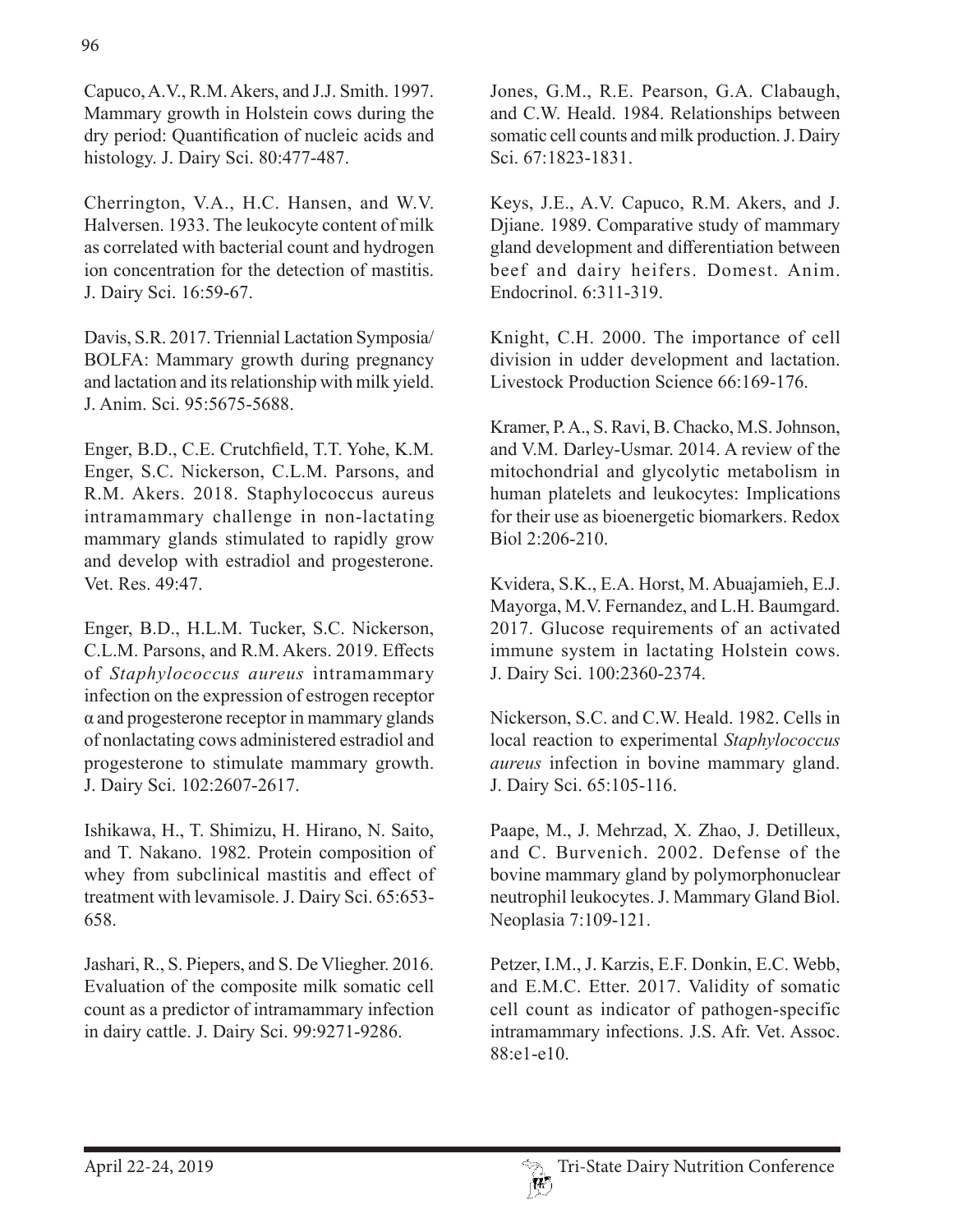Prescott, S.C. and R.S. Breed. 1910. The determination of the number of body cells in milk by a direct method. Am. J. Public Hygiene 20:663-664.

Pyorala, S. 2003. Indicators of inflammation in the diagnosis of mastitis. Vet. Res. 34:565-578.

Sanders, H.G. 1928. The variations in milk yields caused by season of the year, service, age, and dry period, and their elimination. Part IV. Dry period, and standardisation of yields. J. Agric. Sci. 18:209-251.

Schepers, A.J., T.J. Lam, Y.H. Schukken, J.B. Wilmink, and W.J. Hanekamp. 1997. Estimation of variance components for somatic cell counts to determine thresholds for uninfected quarters. J. Dairy Sci. 80:1833-1840.

Schlamberger, G., S. Wiedemann, E. Viturro, H.H. Meyer, and M. Kaske. 2010. Effects of continuous milking during the dry period or once daily milking in the first 4 weeks of lactation on metabolism and productivity of dairy cows. J. Dairy Sci. 93:2471-2485.

Stacey, A., A. Schnieke, M. Kerr, A. Scott, C. McKee, I. Cottingham, B. Binas, C. Wilde, and A. Colman. 1995. Lactation is disrupted by alpha-lactalbumin deficiency and can be restored by human alpha-lactalbumin gene replacement in mice. Proceedings of the National Academy of Sciences 92:2835-2839.

Swanson, E.W. 1965. Comparing continuous milking with sixty-day dry periods in successive lactations. J. Dairy Sci. 48:1205-1209.

van Furth, R. 1968. The Origin and Kinetics of Mononuclear Phagocytes. J. Exp. Med. 128:415- 435.

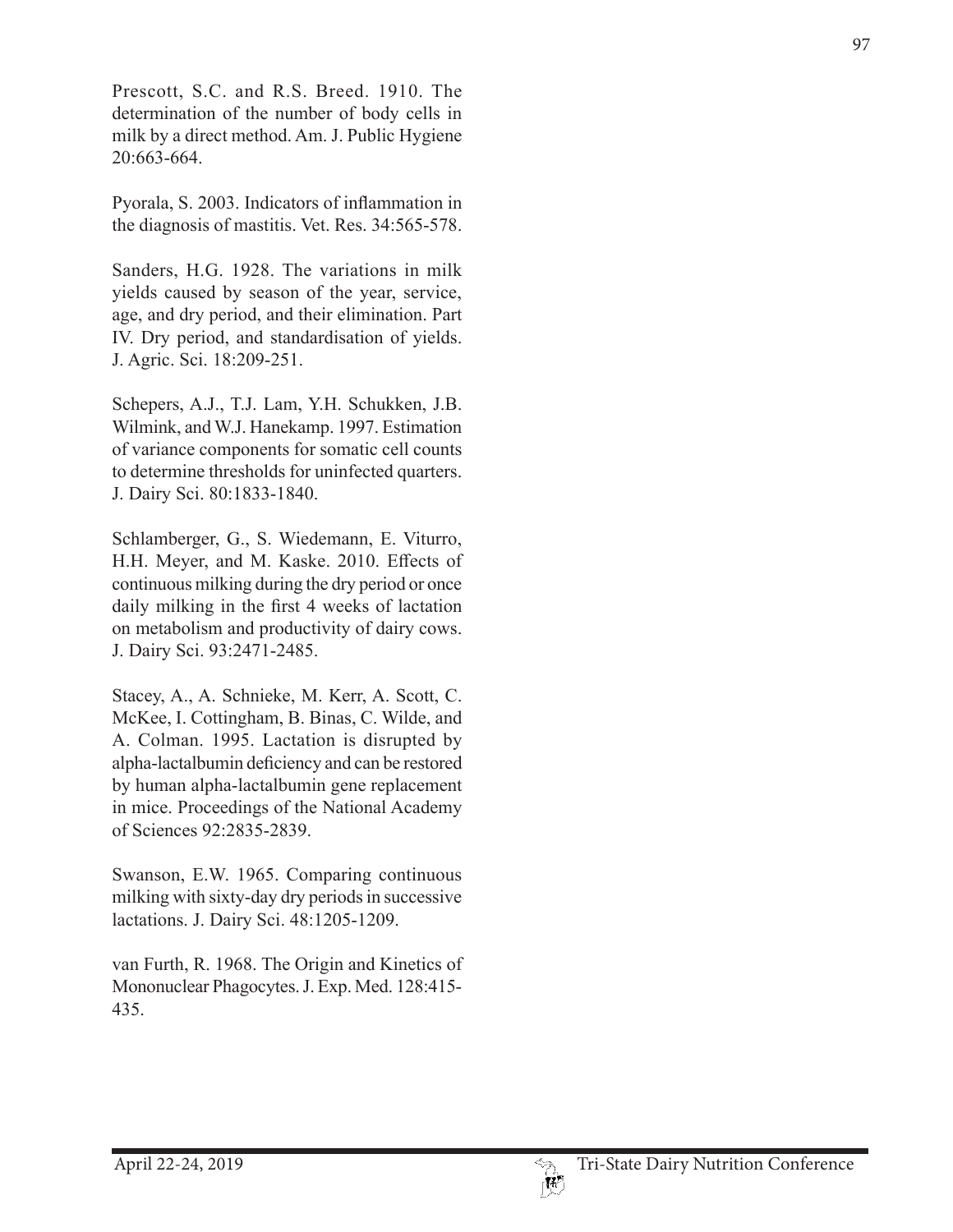| <b>SCC</b><br>(cells/mL) | <b>SCC Linear Score</b> | Predicted milk yield<br>(lb/day) | Cumulative milk yield loss<br>(lb/day) |
|--------------------------|-------------------------|----------------------------------|----------------------------------------|
| 12,500                   | $\theta$                | 64.2                             | $\boldsymbol{0}$                       |
| 25,000                   |                         | 62.9                             | 1.3                                    |
| 50,000                   | 2                       | 61.6                             | 2.6                                    |
| 100,000                  | 3                       | 60.3                             | 3.9                                    |
| 200,000                  | 4                       | 59.2                             | 5                                      |
| 400,000                  | 5                       | 57.6                             | 6.6                                    |
| 800,000                  | 6                       | 55.9                             | 8.3                                    |
| 1,600,000                |                         | 54.1                             | 10.1                                   |
| 3,200,000                | 8                       | 51.9                             | 12.3                                   |
| 6,400,000                | 9                       | 49.5                             | 14.7                                   |

Table 1. Milk yield losses associated with milk SCC and SCC linear score.<sup>1</sup>

<sup>1</sup>Table adapted from Akers and Nickerson (2011) who adapted and utilized data from Jones et al. (1984).



**Figure 1.** Somatic cells collected from bovine mammary glands stained with Wright–Giemsa stain are presented. Neutrophils  $(n = 2)$  are shown in panel A with the lower neutrophil containing intracellular *Staphylococcus aureus* (arrow). Panel B depicts a macrophage (M) a lymphocyte (L) and an eosinophil (E). Images are from Enger et al. (2018). Scale bars =  $10 \mu m$ .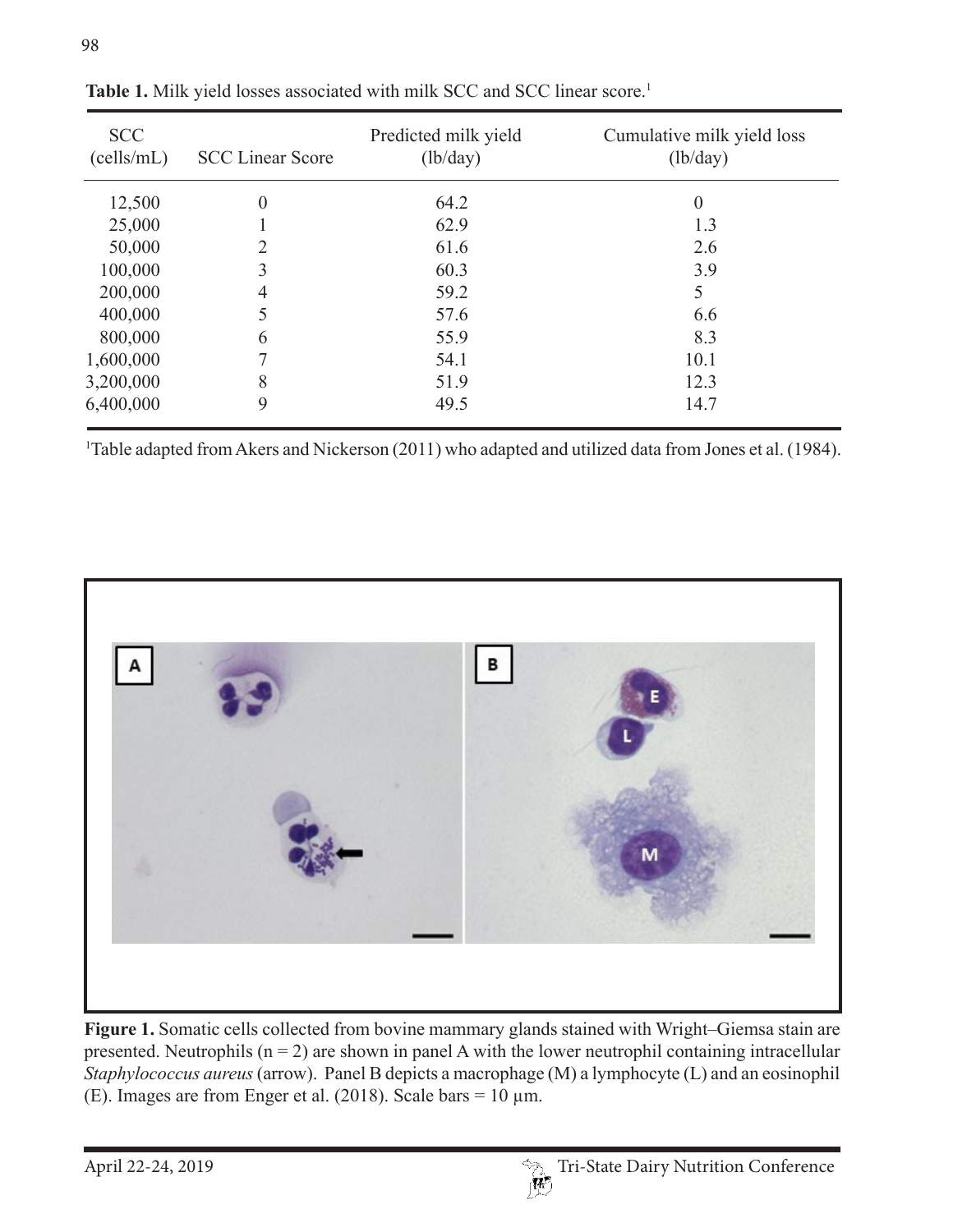

**Figure 2.** Bovine mammary tissues collected from an uninfected (panel A) and a *Staphylococcus aureus* infected mammary gland (panel B) are presented. No immune cells are present in the luminal space (arrows) of the uninfected mammary tissues but immune cells are abundant in the lumens of *Staphylococcus aureus* infected glands. A considerable increase in the number of immune cells in the stromal compartment of the *Staphylococcus aureus* gland compared to the uninfected gland is evident. Unpublished images from Enger et al. (2018).